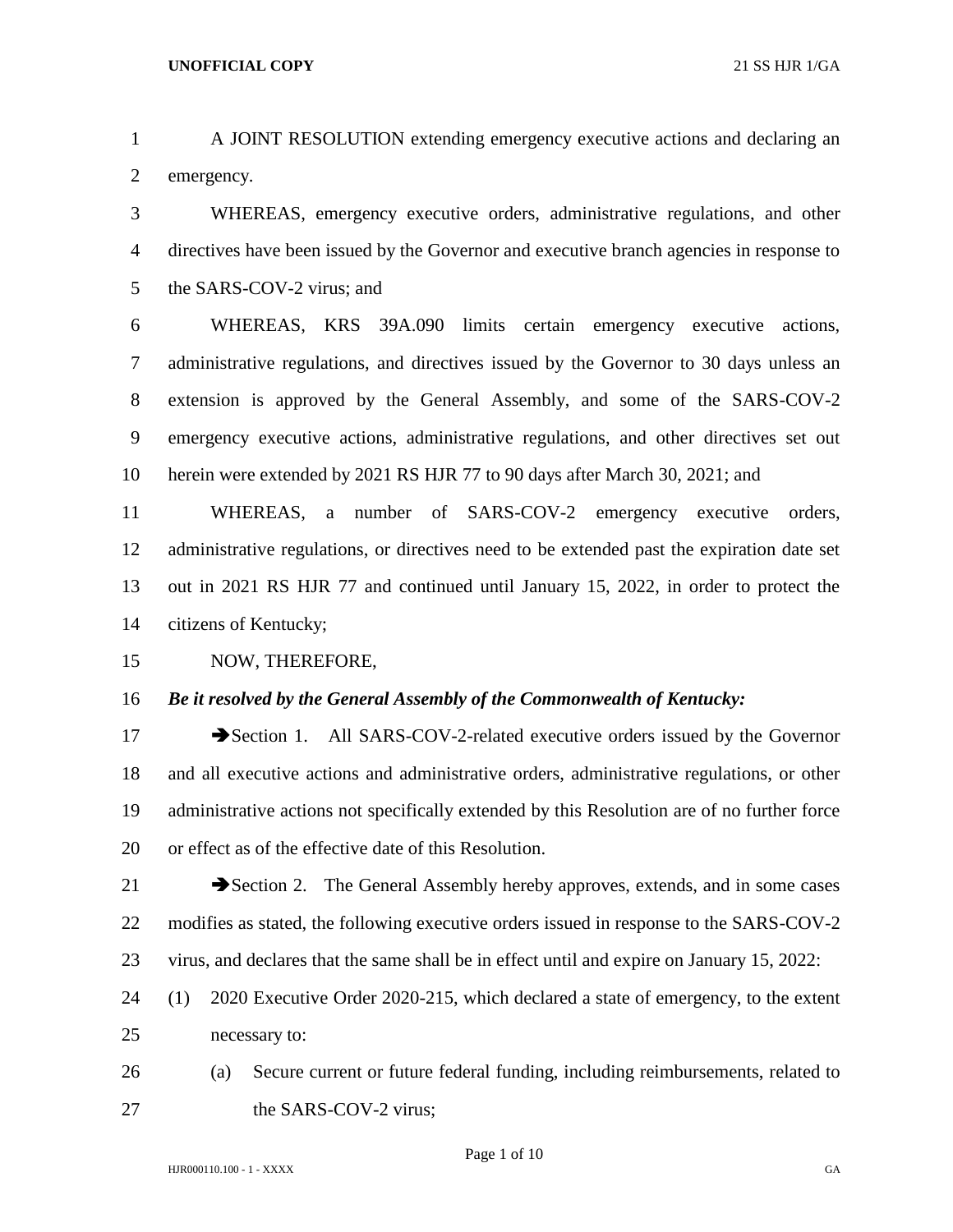| $\mathbf{1}$   |     | (b) | Preserve the protections and status afforded by 2021 RS SB 5, 2021 Ky. Acts          |
|----------------|-----|-----|--------------------------------------------------------------------------------------|
| $\overline{2}$ |     |     | ch. 205; and                                                                         |
| 3              |     | (c) | Extend 2020 RS SB 150, 2020 Ky. Acts ch. 73, until January 15, 2022, to the          |
| $\overline{4}$ |     |     | extent the provisions are not superseded by statute or administrative                |
| 5              |     |     | regulation;                                                                          |
| 6              | (2) |     | Notwithstanding any statutory provisions to the contrary, 2021 Executive Order       |
| 7              |     |     | 2021-666, related to the dispensing of pharmaceuticals;                              |
| $8\,$          | (3) |     | Notwithstanding any statutory provisions to the contrary, 2021 Executive Order       |
| 9              |     |     | 2021-665, related to price gouging;                                                  |
| 10             | (4) |     | 2020 Executive Order 2020-220, related to health insurers waiving costs for          |
| 11             |     |     | COVID-19 screening, testing, and immunizations;                                      |
| 12             | (5) |     | 2020 Executive Order 2020-265, related to retired first responders returning to work |
| 13             |     |     | during an emergency;                                                                 |
| 14             | (6) |     | 2020 Executive Order 2020-266, related to retired state employees returning to       |
| 15             |     |     | work during an emergency, except the provisions in paragraphs 8 and 9;               |
| 16             | (7) |     | 2020 Executive Order 2020-277, related to temporary disability from occupational     |
| 17             |     |     | exposure to COVID-19, except the provisions in paragraph 3;                          |
| 18             | (8) |     | 2020 Executive Order 2020-243 to the extent that the order:                          |
| 19             |     | (a) | Encourages social distancing among citizens; and                                     |
| 20             |     | (b) | Requires state agencies to:                                                          |
| 21             |     |     | 1.<br>Encourage social distancing;                                                   |
| 22             |     |     | 2.<br>Provide and conduct services by mail, Internet, phone, and/or video            |
| 23             |     |     | conferencing;                                                                        |
| 24             |     |     | Extend licenses, credentials, or certificates that require in-person<br>3.           |
| 25             |     |     | appearances or education for renewal;                                                |
| 26             |     |     | Permit education and continuing education to be satisfied online;<br>4.              |
| 27             |     |     | Extend deadlines for statutory or regulatory reporting; and<br>5.                    |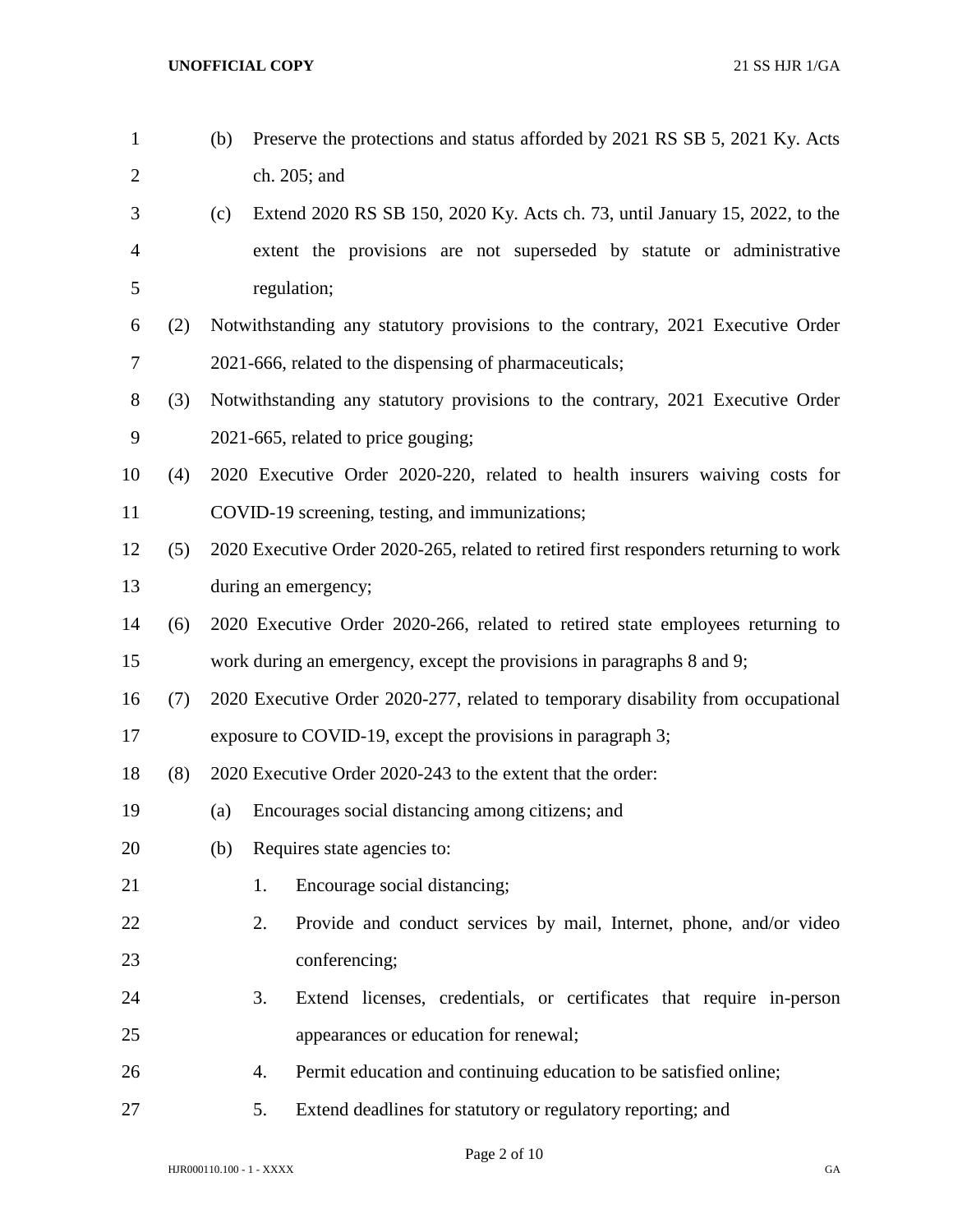| $\mathbf{1}$   |       | 6.<br>Extend deadlines for payments of fees, taxes, and assessments, and                  |
|----------------|-------|-------------------------------------------------------------------------------------------|
| $\overline{2}$ |       | waive late payment penalties incurred;                                                    |
| 3              | (9)   | Secretary of the Governor's Executive Cabinet Order, dated March 31, 2020, related        |
| $\overline{4}$ |       | to the suspension of statutes and administrative regulations that require advanced        |
| 5              |       | practice registered nurses to have collaborative agreements with physicians in order      |
| 6              |       | to prescribe legend drugs and controlled substances; and                                  |
| 7              |       | (10) Secretary of the Governor's Executive Cabinet Order, dated April 24, 2020, related   |
| 8              |       | to the "practice of pharmacy" shall include initiating, ordering, and administering       |
| 9              |       | SARS-COV-2 testing.                                                                       |
| 10             |       | $\rightarrow$ Section 3.<br>The General Assembly hereby approves, ratifies, modifies, and |
| 11             |       | extends the following executive actions and administrative regulations issued by a        |
| 12             |       | cabinet, agency, or department in response to the SARS-COV-2 virus until January 15,      |
| 13             | 2022: |                                                                                           |
| 14             | (1)   | Labor Cabinet Administrative Order 2020-001, dated April 10, 2020, related to the         |
| 15             |       | allowing of digital signatures;                                                           |
| 16             | (2)   | Cabinet for Health and Family Services Order, dated July 8, 2021, related to not          |
| 17             |       | requiring a clinician's order to administer, bill, or insure SARS-COV-2 testing and       |
| 18             |       | prohibiting cost-sharing;                                                                 |
| 19             | (3)   | Education and Workforce Development Administrative Order 2020-02 paragraphs               |
| 20             |       | 5, 7, 9, and 10 only, related to unemployment insurance;                                  |
| 21             | (4)   | Education and Workforce Development Administrative Order 2020-07, dated July              |
| 22             |       | 30, 2020, related to unemployment insurance clarification per federal law;                |
| 23             | (5)   | Labor Cabinet Administrative Order 2021-02, dated May 24, 2021, related to                |
| 24             |       | permitting auto industry employers to file electronically for unemployment                |
| 25             |       | insurance benefits for employees with recall rights;                                      |
| 26             | (6)   | Personnel Cabinet Memorandum No. 21-14, dated August 5, 2021, except that the             |
| 27             |       | annual leave shall be leave only and shall not be credited for compensation;              |

Page 3 of 10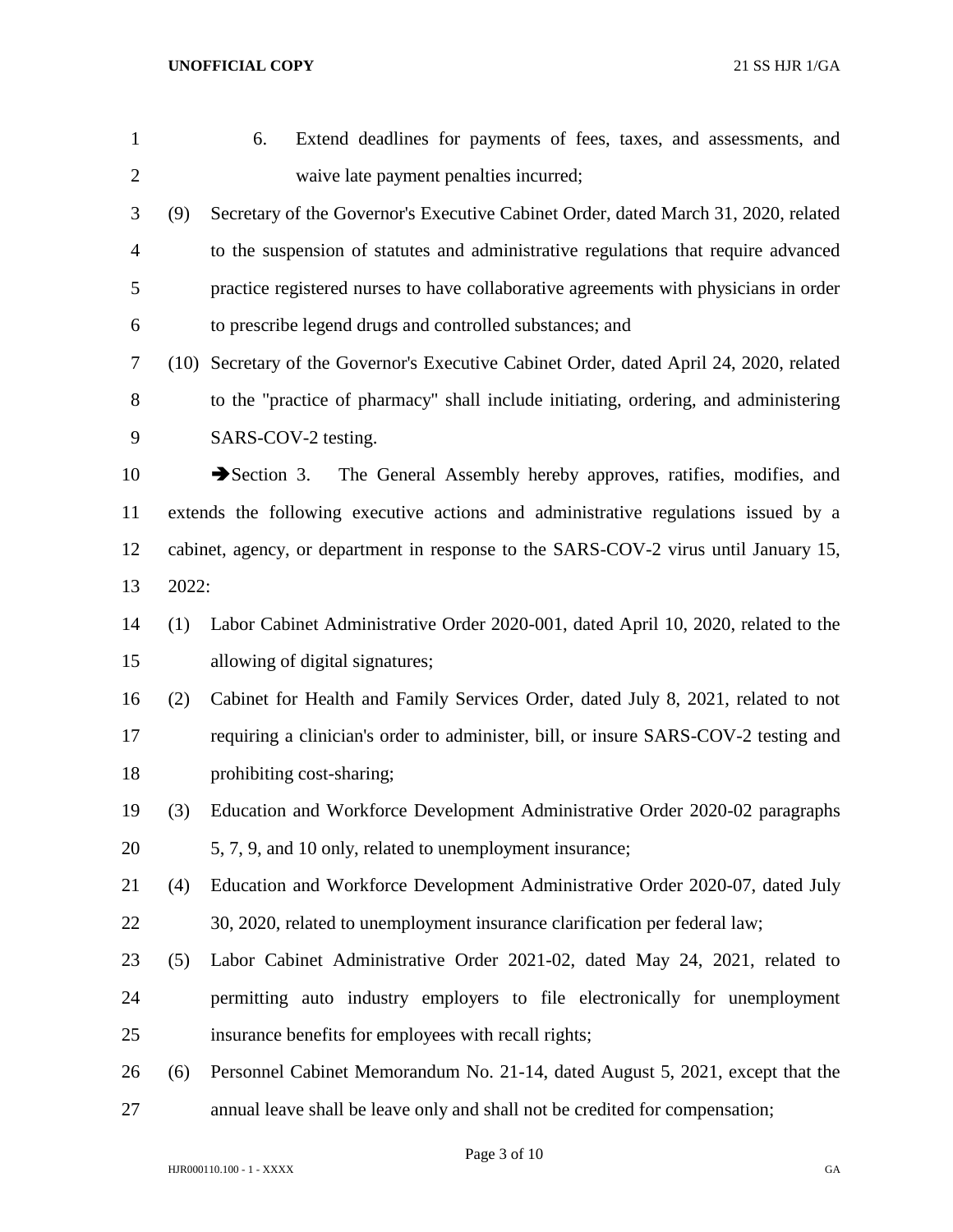| $\mathbf{1}$   | (7)  | Cabinet for Health and Family Services Directive, dated August 18, 2021, related to     |
|----------------|------|-----------------------------------------------------------------------------------------|
| $\overline{2}$ |      | out-of-state medical providers providing COVID-19 services;                             |
| 3              | (8)  | Cabinet for Health and Family Services Directive, dated August 8, 2021, related to      |
| $\overline{4}$ |      | SARS-COV-2 testing waivers;                                                             |
| 5              | (9)  | The Department of Financial Institutions Guidance issued June 5, 2021, and any          |
| 6              |      | extension, but not including Section 2 of the Guidance;                                 |
| 7              |      | (10) The Department of Financial Institutions Guidance, undated, related to waiving the |
| 8              |      | requirement for physical signatures on U4 forms and updates on annual filings;          |
| 9              |      | (11) 201 KAR 8:505E, Administration of COVID-19 immunizations;                          |
| 10             |      | (12) Energy and Environment Cabinet Emergency Bulletin to all solid waste               |
| 11             |      | management facilities from the secretary of the Energy and Environment Cabinet,         |
| 12             |      | dated March 26, 2020, related to the response to the request of the National Waste      |
| 13             |      | and Recycling Association dated March 24, 2020, asking that the Department for          |
| 14             |      | Environmental Protection consider granting relief or flexibility to certain             |
| 15             |      | administrative regulations concerning the handling, storage, and disposal of solid      |
| 16             |      | waste and recycling materials;                                                          |
| 17             | (13) | Energy and Environment Cabinet Memorandum to Department of Environmental                |
| 18             |      | Protection staff from the secretary of the Energy and Environment Cabinet, dated        |
| 19             |      | March 26, 2020, related to the SARS-COV-2 state of emergency, method 9 visual           |
| 20             |      | opacity measurements, and asbestos certification/accreditation renewals;                |
| 21             |      | (14) Energy and Environment Cabinet Memorandum to the staff of the Department of        |
| 22             |      | Environmental Protection, for dissemination, from the secretary of the Energy and       |
| 23             |      | Environment Cabinet, dated March 26, 2020, related to SARS-COV-2 state of               |
| 24             |      | emergency, waste water operators certification;                                         |
| 25             |      | (15) Energy and Environment Cabinet Memorandum to Department of Natural                 |
| 26             |      | Resources staff, for dissemination, from the secretary of the Energy and                |

HJR000110.100 - 1 - XXXX GA

Page 4 of 10

Environment Cabinet, dated May 4, 2020, related to the SARS-COV-2 state of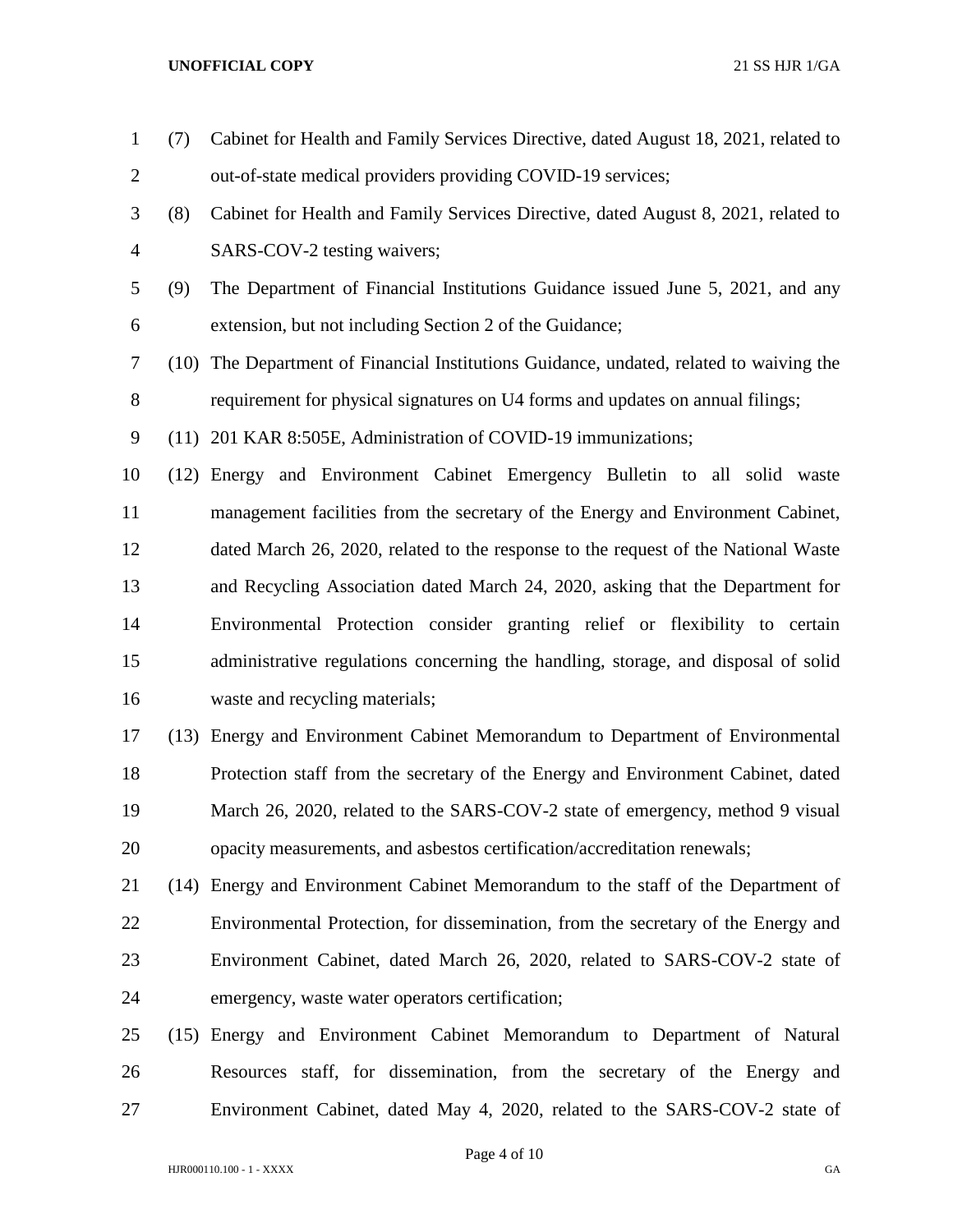emergency extension of miner training deadlines;

 (16) Energy and Environment Cabinet and Public Service Commission Memorandum, dated July 31, 2020, related to the SARS-COV-2 state of emergency, requests for temporary flexibility relating to the specific instruction program conducted by the Kentucky Public Service Commission for water district commissioners under KRS  $74.020(8)(b)$ ;

 (17) Energy and Environment Cabinet Memorandum to Department of Environmental Protection staff, for dissemination, from the secretary of the Energy and Environment Cabinet, dated August 6, 2020, related to the SARS-COV-2 state of emergency, requests for temporary regulatory flexibility relating to the consideration of the use of enforcement discretion for regulated entities for issues of 12 noncompliance caused by SARS-COV-2;

 (18) Energy and Environment Cabinet Memorandum to the Department for Natural Resources staff, for dissemination, from the secretary of the Energy and Environment Cabinet, dated January 25, 2021, related to the SARS-COV-2 state of emergency, temporary master logger designations and master logger designations;

 (19) Public Protection Cabinet Orders, dated March 31, 2020, and April 7, 2020, related to licensure and the temporary suspension of the building code for hospital overflow areas;

- (20) Kentucky Economic Development Finance Authority Resolution No. 2020-0730, dated July 30, 2020, related to the deferral of job and wage requirements per financial incentive programs;
- (21) Department of Insurance Order, dated March 18, 2020, related to telehealth remote communications and the prior relationship requirement;
- (22) Cabinet for Health and Family Services, Office of the Secretary Order, dated April 6, 2020, related to waiver CHFS approval for a waiver if state law requirements are more stringent than HHS 1135 blanket waivers; and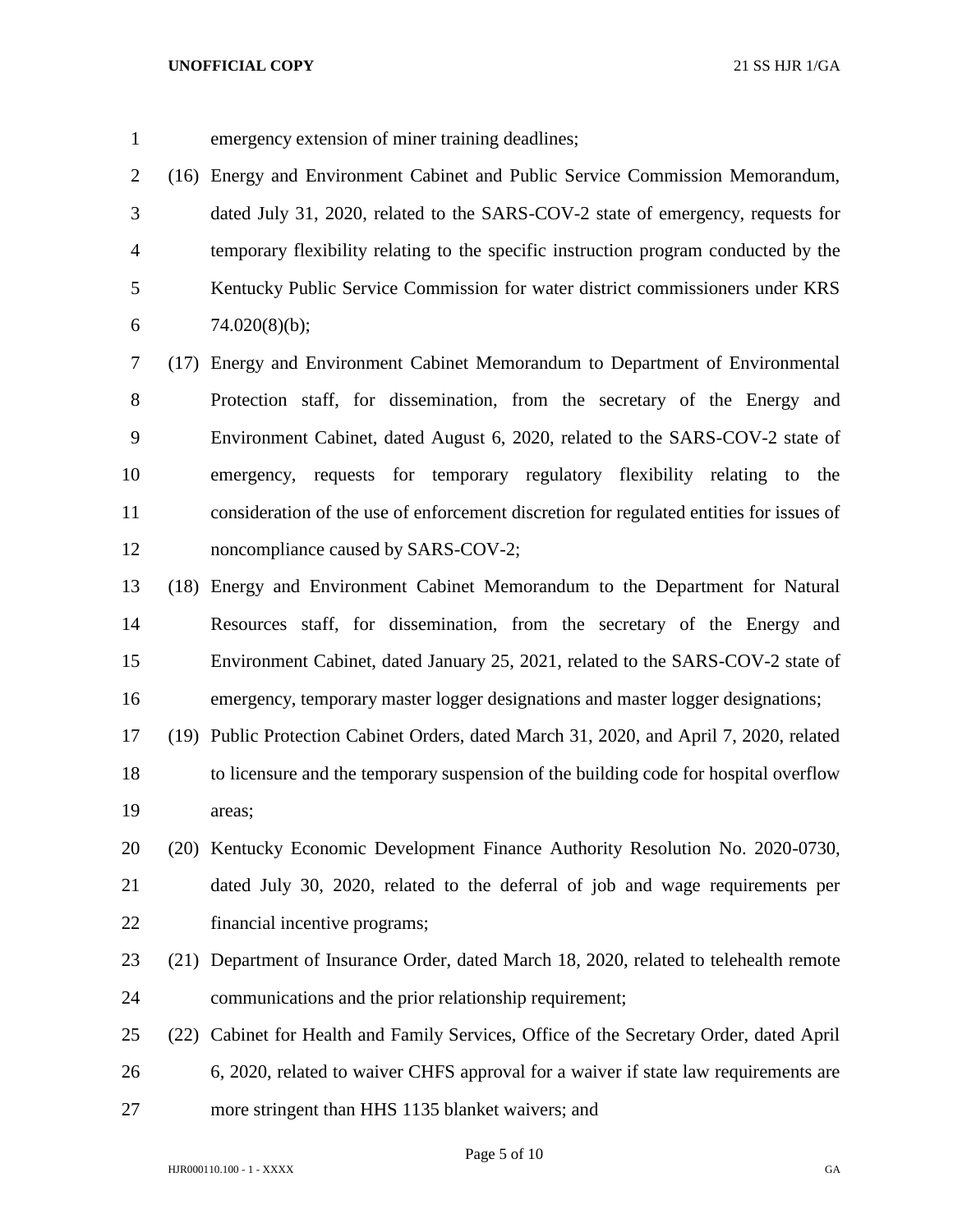| $\mathbf{1}$   |      | (23) Labor Cabinet Administrative Order 2020-04, dated December 15, 2020, related to  |
|----------------|------|---------------------------------------------------------------------------------------|
| $\overline{2}$ |      | unemployment insurance reserve ratios for employers with 100 or less employees,       |
| 3              |      | but not including section 3 of the administrative order.                              |
| $\overline{4}$ |      | Section 4. The General Assembly hereby approves, ratifies, and extends the            |
| 5              |      | following administrative actions issued by boards, commissions, corporations, and     |
| 6              |      | authorities in response to the SARS-COV-2 virus until January 15, 2022:               |
| $\tau$         | (1)  | Board of Veterinary Examiners Order, dated April 16, 2020, to the extent that the     |
| 8              |      | order fulfills the objectives of subsection (8) of Section 2 of this Act;             |
| 9              | (2)  | Kentucky Applied Behavior Analysis Licensing Board Order, dated March 23,             |
| 10             |      | 2020, related to telehealth services;                                                 |
| 11             | (3)  | Kentucky Board of Alcohol and Drug Counselors Order, dated April 2, 2020,             |
| 12             |      | related to licensure;                                                                 |
| 13             | (4)  | Kentucky Board of Licensed Diabetes Educators Order, dated July 21, 2020, related     |
| 14             |      | to social distancing and telework;                                                    |
| 15             | (5)  | Kentucky Board of Licensure for Long-Term Care Administrators Orders, dated           |
| 16             |      | May 29, 2020, and March 26, 2021, related to continuing education and licensure;      |
| 17             | (6)  | Kentucky Board of Licensed Professional Counselors Order, dated April 2, 2020,        |
| 18             |      | related to distance counseling;                                                       |
| 19             | (7)  | Kentucky Board of Licensure for Marriage and Family Therapists Order, dated           |
| 20             |      | March 31, 2020, related to telework;                                                  |
| 21             | (8)  | Kentucky Board of Licensure for Occupational Therapy Order, dated March 24,           |
| 22             |      | 2020, related to telehealth;                                                          |
| 23             | (9)  | Kentucky Board of Licensure for Private Investigators Order, dated June 10, 2020,     |
| 24             |      | related to licensure;                                                                 |
| 25             | (10) | Kentucky Board of Examiners of Psychology Orders, dated March 25, 2020, June 8,       |
| 26             |      | 2020, and August 3, 2020, related to licensure, continuing education, and telehealth; |
| 27             |      | (11) Kentucky Board of Speech-Language Pathology and Audiology Orders, dated          |
|                |      |                                                                                       |

Page 6 of 10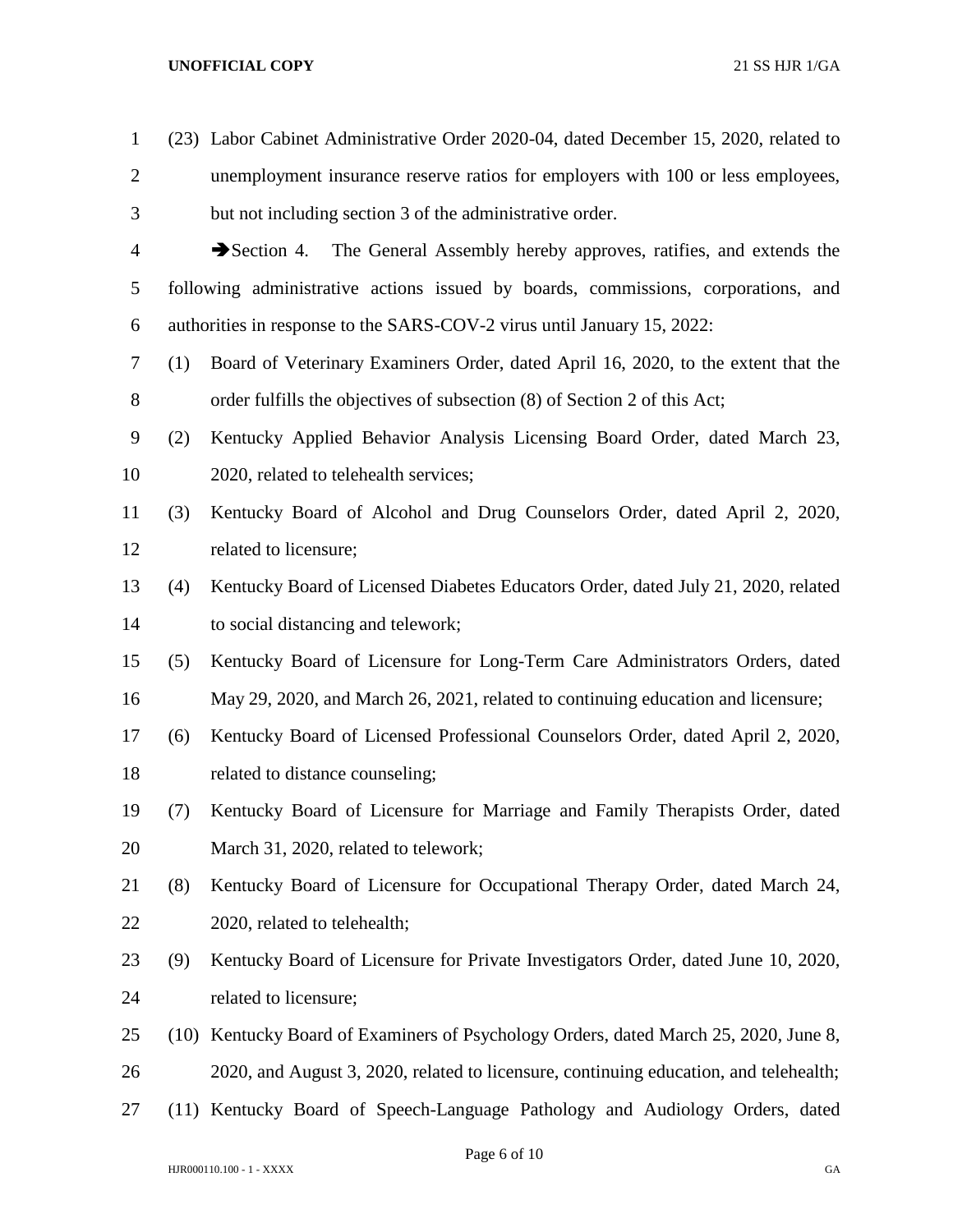| $\mathbf{1}$   |      | March 25, 2020, and June 25, 2020, related to licensure and telehealth;                    |
|----------------|------|--------------------------------------------------------------------------------------------|
| $\overline{2}$ |      | (12) Kentucky Board of Interpreters for Deaf and Hard of Hearing Order, dated April 27,    |
| 3              |      | 2020, related to fees, licensure, and continuing education;                                |
| 4              |      | (13) Kentucky Licensing Board for Specialists in Hearing Instruments Order, dated May      |
| 5              |      | 21, 2021, related to licensure and continuing education;                                   |
| 6              |      | (14) Kentucky Board of Barbering Order, to the extent that the order fulfills the          |
| 7              |      | objectives of subsection (8) of Section 2 of this Act;                                     |
| $8\,$          |      | (15) Kentucky Board of Licensure for Massage Therapy Order, dated May 11, 2020,            |
| 9              |      | related to licensure;                                                                      |
| 10             |      | (16) Board of Pharmacy Order, dated April 24, 2020, related to the suspension of           |
| 11             |      | administrative regulations which relate to in-person work;                                 |
| 12             | (17) | Bluegrass State Skills Corporation May 21, 2020, exemption to Guidelines 2020-             |
| 13             |      | 2021;                                                                                      |
| 14             |      | (18) Board of Dentistry Order, dated April 17, 2020, to the extent that the order fulfills |
| 15             |      | the objectives of subsection (8) of Section 2 of this Act;                                 |
| 16             |      | (19) Board of Nursing Emergency Memoranda, dated March 5, 2021, August 26, 2020,           |
| 17             |      | April 17, 2020, and March 27, 2020, related to clinical education, APRN licensure,         |
| 18             |      | and temporary licensure;                                                                   |
| 19             |      | (20) Board of Social Work Memorandum, dated March 30, 2020, related to licensure           |
| 20             |      | and out-of-state practitioners;                                                            |
| 21             | (21) | Board of Licensure for Pastoral Counselors action, dated April 24, 2020, related to        |
| 22             |      | licensure;                                                                                 |
| 23             | (22) | Board of Licensure for Dieticians and Nutritionists actions, dated March 30, 2020,         |
| 24             |      | March 25, 2020, and October 30, 2019, related to licensure, telehealth, and                |
| 25             |      | continuing education;                                                                      |
| 26             | (23) | Board of Durable Medical Equipment Suppliers action, dated May 19, 2020, related           |
| 27             |      | to suspension of license renewals;                                                         |

Page 7 of 10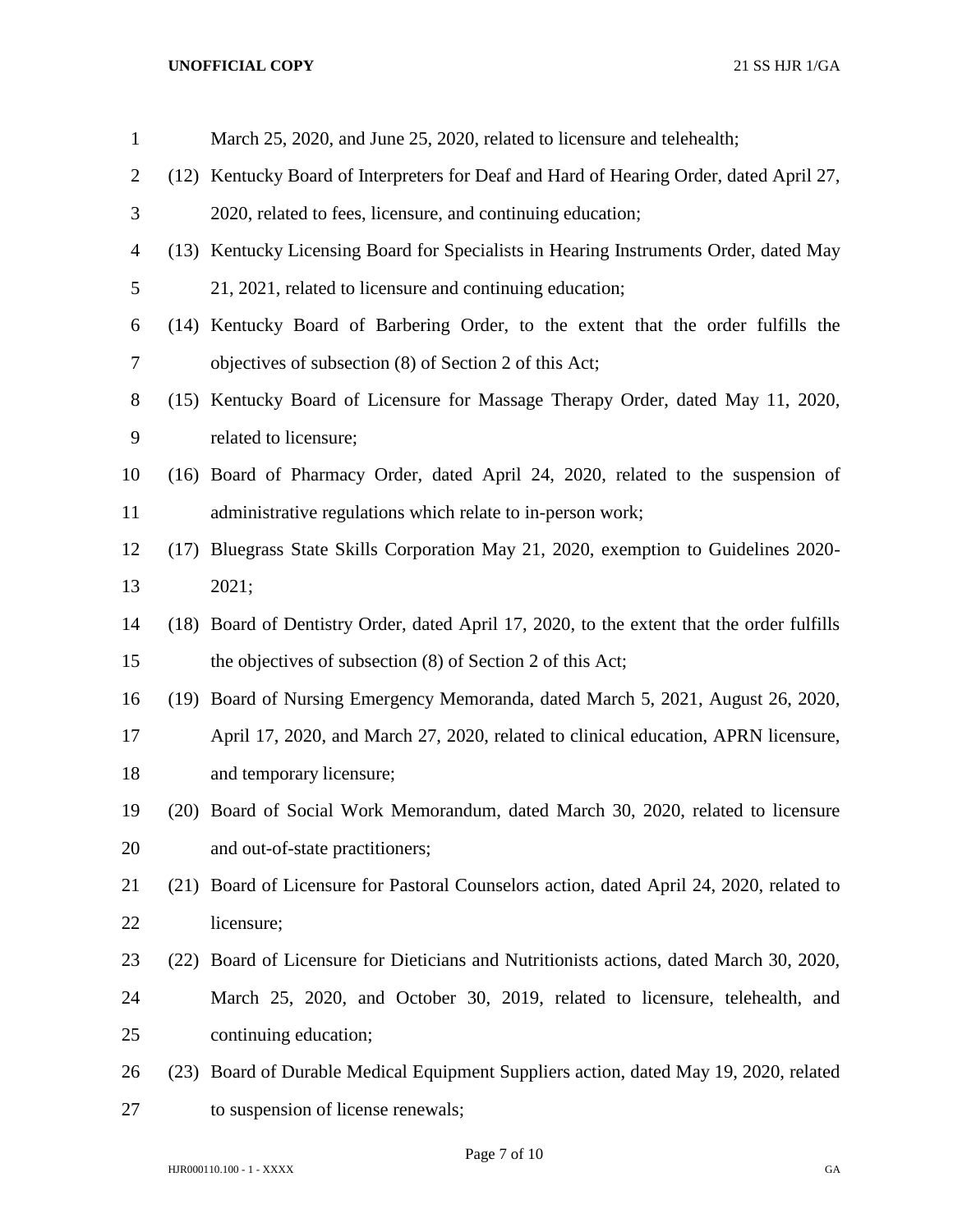| $\mathbf{1}$   |      |     | (24) Board of Chiropractic Examiners actions, dated April 24, 2020, and May 15, 2020,    |
|----------------|------|-----|------------------------------------------------------------------------------------------|
| $\overline{2}$ |      |     | related to SARS-COV-2 mitigation and continuing education;                               |
| 3              |      |     | (25) Kentucky Board of Podiatry actions, dated April 13, 2021, and July 28, 2020,        |
| 4              |      |     | related to a fee waiver;                                                                 |
| 5              |      |     | (26) Board of Prosthetics, Orthotics, and Pedorthics action, dated May 26, 2020, related |
| 6              |      |     | to telehealth and continuing education;                                                  |
| 7              |      |     | (27) Board of Respiratory Care undated action premised on the August 18, 2021,           |
| $8\,$          |      |     | Cabinet for Health and Family Services directive, related to licensure;                  |
| 9              |      |     | (28) Board of Licensure for Professional Art Therapists action, dated May 13, 2020,      |
| 10             |      |     | related to licensure;                                                                    |
| 11             |      |     | (29) Board of Emergency Medical Services:                                                |
| 12             |      | (a) | 202 KAR 7:201, First responders;                                                         |
| 13             |      | (b) | 202 KAR 7:301, EMT;                                                                      |
| 14             |      | (c) | for examination, certification,<br>KAR<br>7:330, Requirements<br>202<br>and              |
| 15             |      |     | recertification of the advanced emergency medical technician;                            |
| 16             |      | (d) | 202 KAR 7:401, Paramedics;                                                               |
| 17             |      | (e) | 202 KAR 7:501, Ambulance agency licensure;                                               |
| 18             |      | (f) | 202 KAR 7:510, Air ambulance services;                                                   |
| 19             |      | (g) | 202 KAR 7:540, EMS data collection, management, and compliance;                          |
| 20             |      | (h) | 202 KAR 7:545, License classifications;                                                  |
| 21             |      | (i) | 202 KAR 7:550, Required equipment and vehicle standards;                                 |
| 22             |      | (j) | 202 KAR 7:555, Ground agencies;                                                          |
| 23             |      | (k) | 202 KAR 7:560, Ground vehicle staff;                                                     |
| 24             |      | (1) | 202 KAR 7:601, Training, education, and continuing education;                            |
| 25             |      | (m) | 202 KAR 7:701, Scope of practice matters; and                                            |
| 26             |      | (n) | 202 KAR 7:801, Medical directors;                                                        |
| 27             | (30) |     | Kentucky Real Estate Commission action, dated March 19, 2020, related to                 |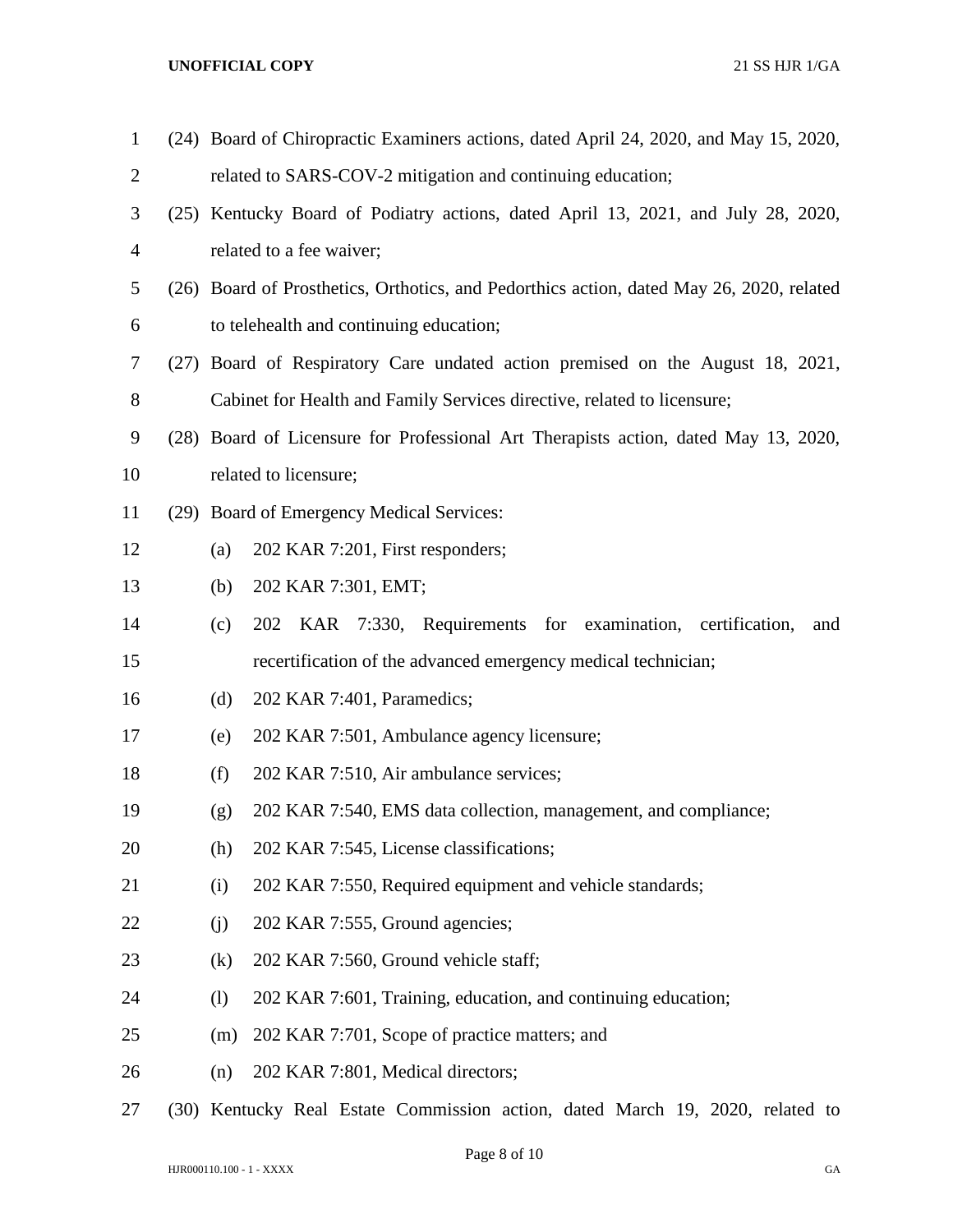1 licensure;

 (31) Kentucky Board of Home Inspectors action, dated August 18, 2020, related to licensure; and

# (32) Kentucky Board of Auctioneers action, dated April 8, 2020, related to distance learning.

 Section 5. All executive orders, cabinet and agency orders, guidances, memoranda, directives, or actions identified herein shall be forwarded to the Secretary of State for posting prominently on the secretary's Web site until the conclusion of the SARS-COV-2 emergency.

10 Section 6. Upon the expiration of an executive order, other directive, or administrative regulation declaring an emergency or other implementation of powers under KRS Chapter 39A, the Governor shall not declare a new emergency or continue to implement any of the powers under KRS Chapter 39A based upon the same or substantially similar facts and circumstances as the original declaration or implementation without the prior approval of the General Assembly.

16 Section 7. The state of emergency declared by the Governor in response to the flash flooding in Nicholas County, and in particular the City of Carlisle, on August 3, 2021, by Executive Order No. 2021-565 dated August 3, 2021, is extended an additional 30 days to ensure any necessary emergency services that may be required are provided to residents and businesses of Nicholas County and the City of Carlisle, as the Commonwealth's request for federal assistance submitted to the President of the United States through the Federal Emergency Management Agency on August 19, 2021, remains under review.

24 Section 8. If any of the executive or administrative actions identified herein becomes necessary after January 15, 2022, the Governor, responsible cabinet, agency, or department shall promulgate an emergency administrative regulation according to KRS Chapter 13A. If any suspension of statutes is included in the executive or administrative